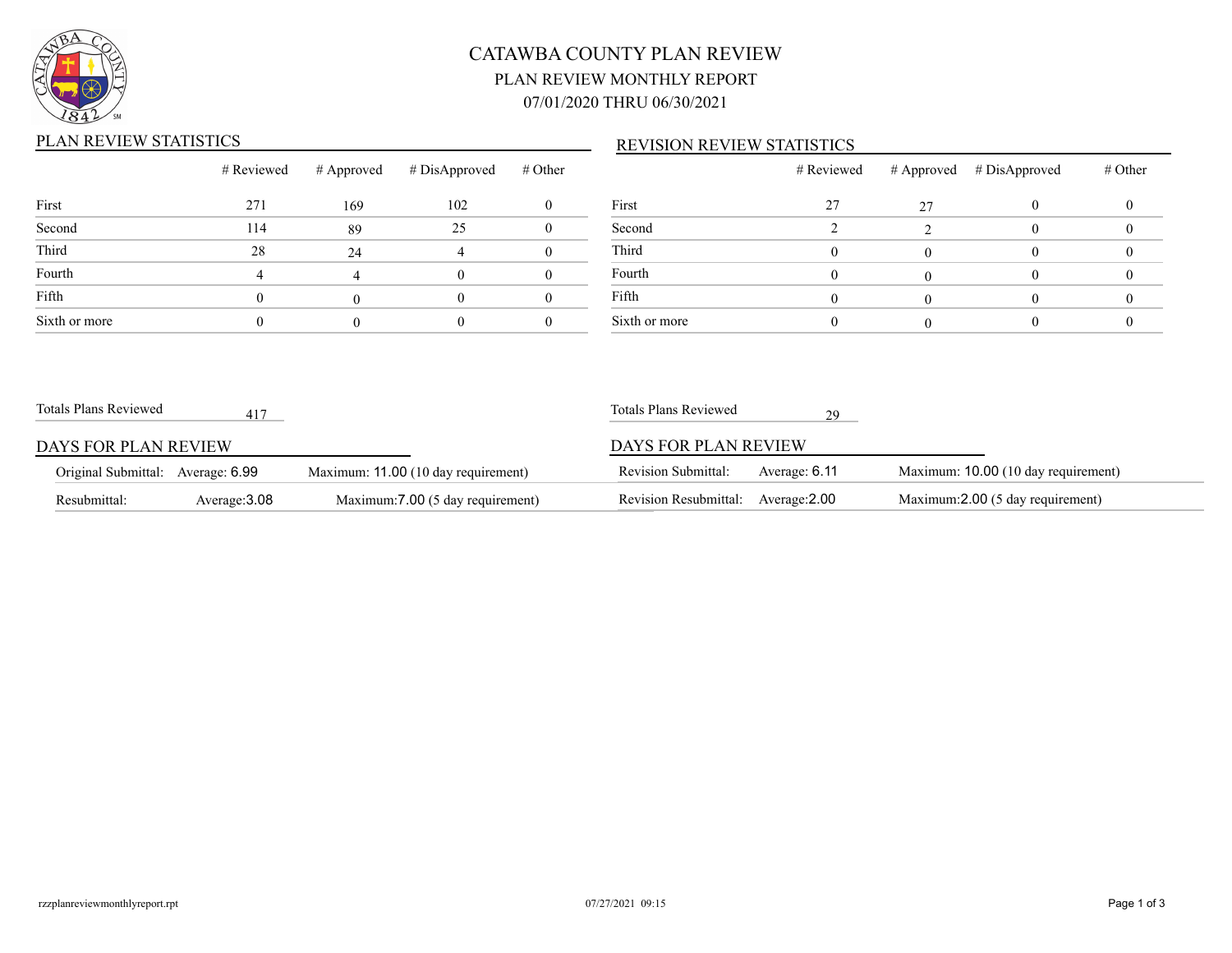

# CATAWBA COUNTY PLAN REVIEW PLAN REVIEW MONTHLY REPORT 07/01/2020 THRU 06/30/2021

#### TOWNHOME REVIEW STATISTICS

|               |    |    | $#$ Reviewed $#$ Approved $#$ DisApproved | $#$ Other |
|---------------|----|----|-------------------------------------------|-----------|
| First         | 22 | 17 |                                           |           |
| Second        |    |    |                                           |           |
| Third         |    |    |                                           |           |
| Fourth        |    |    |                                           |           |
| Fifth         |    |    |                                           |           |
| Sixth or more |    |    |                                           |           |

#### Totals Plans Reviewed 27

#### DAYS FOR PLAN REVIEW

| Submittal:   | Average: 6.86 | Maximum: 10.00 (10 day requirement) |
|--------------|---------------|-------------------------------------|
| Resubmittal: | Average: 3.00 | Maximum: 5.00 (5 day requirement)   |

#### PLAN REVIEW RELATED INSPECTIONS

| <b>Total Number of Inspections:</b> |     |     |      |             |     | 227         |     |
|-------------------------------------|-----|-----|------|-------------|-----|-------------|-----|
| <b>SAFETY</b>                       | 175 |     |      |             |     |             | 175 |
| ALE                                 | 52  |     |      |             |     |             | 52  |
|                                     |     | BLD | ELE. | <b>MECH</b> | PLM | OTHER TOTAL |     |

## PLAN REVIEW RELATED INSPECTIONS BY INSPECTOR

|                                     |     | BLD |          |              | ELE MECH PLM OTHER | - TOTAL SAFETY |     |
|-------------------------------------|-----|-----|----------|--------------|--------------------|----------------|-----|
| ** NO INSPECTOR ***                 | 4   |     |          |              |                    |                |     |
| Craig Taylor                        | 6   | 0   | $\Omega$ |              |                    | 6              | 6   |
| David Smith                         | 155 | 0   | $\Omega$ | $\mathbf{0}$ |                    | 155            | 155 |
| Noah McNeilly                       | 62  | 0   | 0        |              |                    | 62             | 62  |
| <b>Total Number of Inspections:</b> |     |     |          |              |                    | 227            |     |